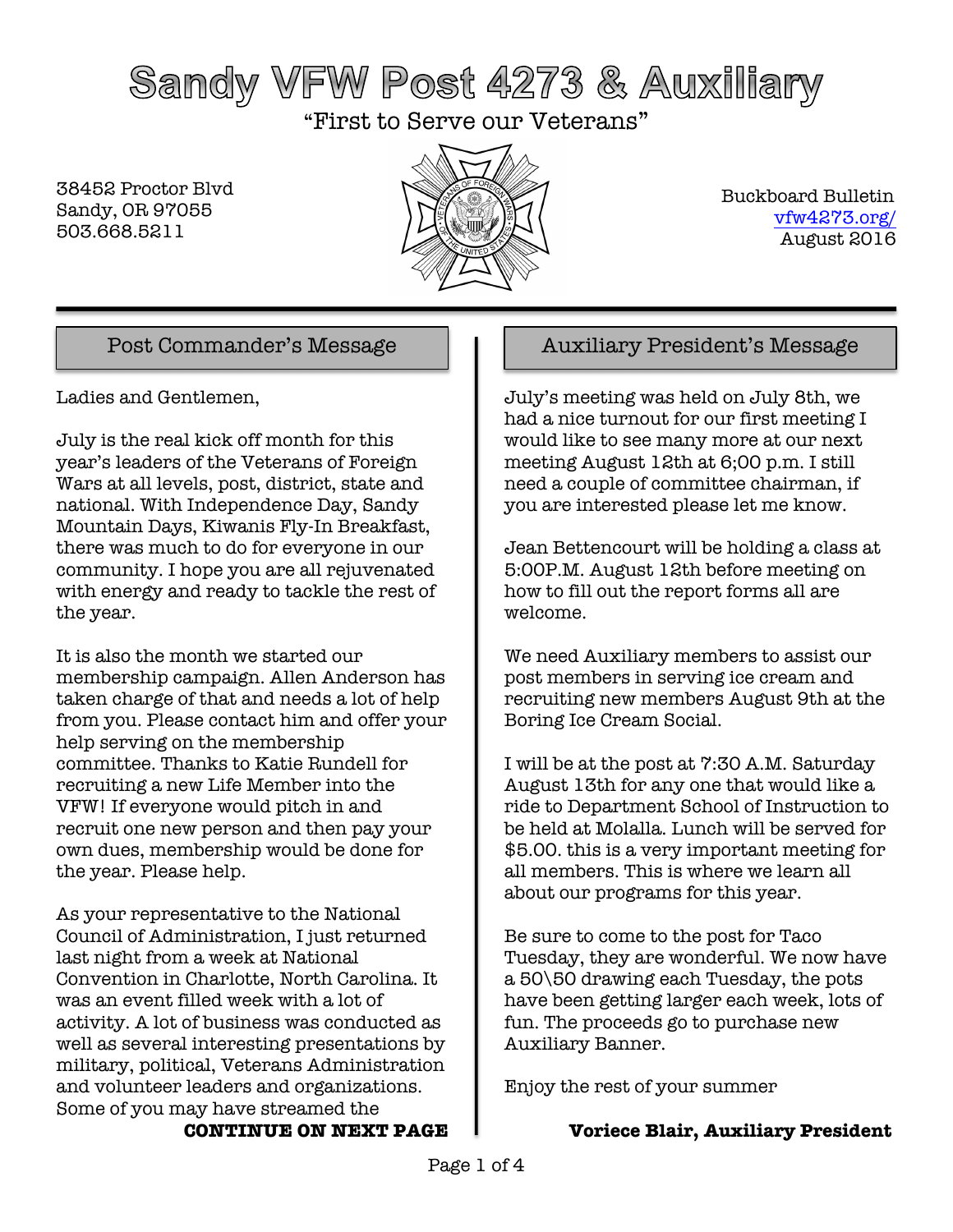convention on your computers. Brian J. Duffy, from the State of Kentucky was elected Commander-in-Chief for the ensuing year. Both Donald Trump and Hilary Clinton spoke to us on different days, which created a lot of local excitement in the entire State of North Carolina.

On July 20 we hosted Good Morning Sandy here at the Post Home in conjunction with the Sandy Chamber of Commerce. It was another opportunity to showcase our Post to the community. I would like to thank Mike O'Leary, Allen Anderson, Voriece Blair and Marcus Walters for attending. They did a fine job of representing our Post.

Also, a great big thank you to Cindi and Allen Anderson for the monetary donation they made to the Post. It is greatly needed and will be put to good use.

Just as a reminder, August 4 is United States Coast Guard's Birthday. Come on down to the Post Canteen on that evening and help us celebrate this milestone with our Coast Guard buddies.

On August 9 we will be participating with the community of Boring in their annual Boring/Dull ceremony from 5:00-9:00 PM. As you are probably aware, a few years ago Boring, Oregon and Dull, Scotland formed a sister community relationship, and this is their annual celebration. We have been invited to participate and it is another opportunity to showcase our Post. We will be telling our story and dishing out free ice cream to the celebrants. We could use some help from you, especially those of you who have your food handler's license. Please contact me if you can help.

Don't forget the Department School of Instruction that will be held at Molalla from9:00 AM to 3:00 PM on Saturday, August 13. It is important that as many members as possible attend, especially the present and future officers. Also, mark

your calendars for September 11. We will be conducting a Patriots' Day celebration on that date. Look for more information about that next month. Remember, "NO ONE DOES MORE FOR VETERANS " than the VFW. Semper Fi!

### **Bert Key, Commander**

## Post Chaplain

Be patient, bearing with one another in love. Ephesians 4:2

Our thoughts and prayers continue for the following members, all of whom are experiencing health issues:

> Kris Engblom Sharkey Haider Mike Kennedy Marty LeDoux

If you know of a member who is having health issues or a member who has passed away please let me know -

jimmitchell03@gmail.com

Who is my rock and my refuge. He is my shield... 2 Samuel 22:3

## **Post Chaplain, Jim Mitchell**

## Auxiliary Chaplain

Ruth Alys Snyder passed away May 30th. She graduated from Sandy High School class of 1957. She married Charles "Ace" Snyder, Navy Veteran, in 1959. She volunteered at Sandy Community Action Center for 20 years and Auxiliary member since 1990. Alys was also an avid bowler for 30 years, winning many trophies and awards. She also loved painting Christmas ornaments, which she sold at Firwood and Kelso Grade Schools. Alys is survived by Charles, two sons and several grandchildren.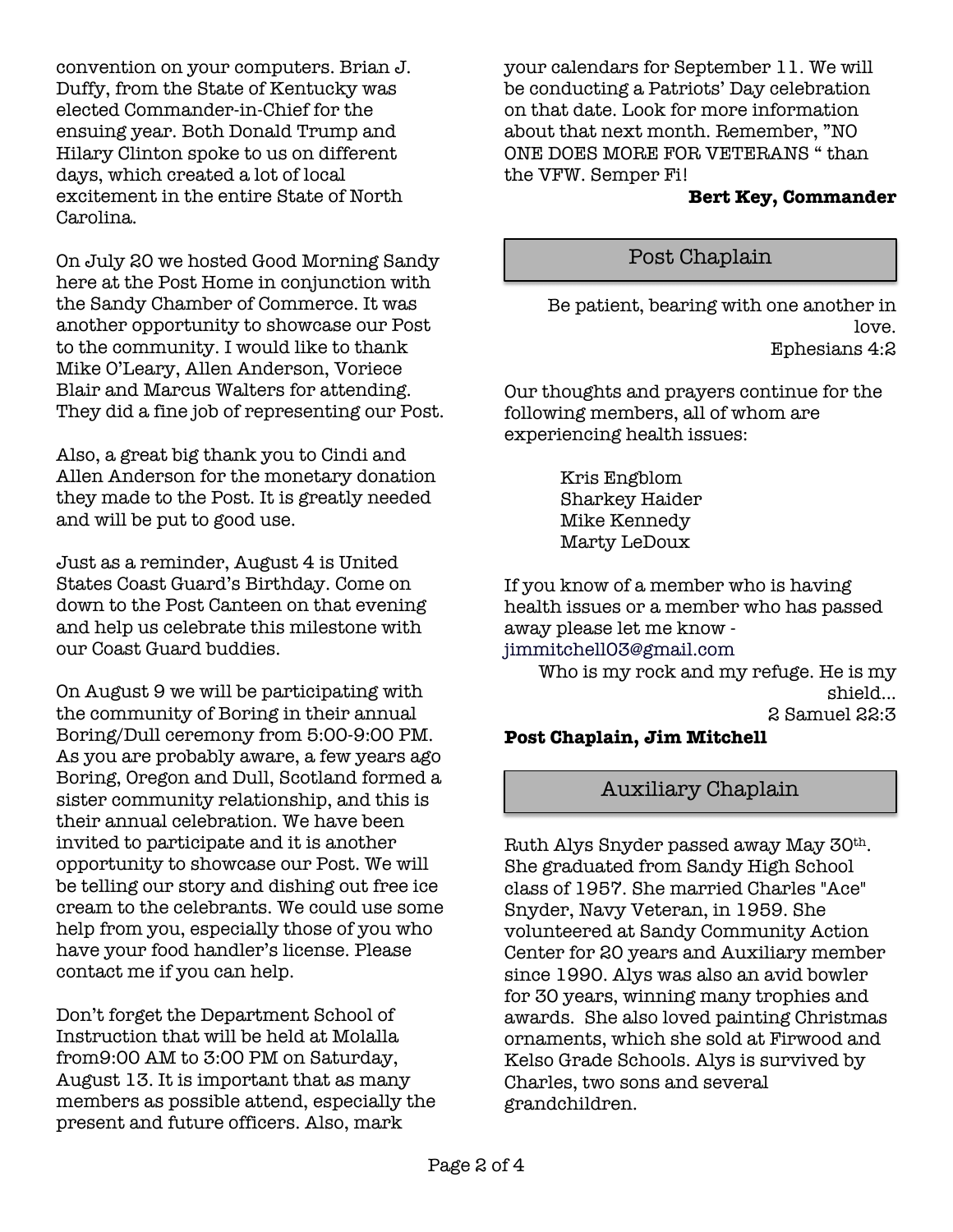## UPCOMING EVENTS

August  $9^{th}$  – 5 to 9pm Boring and Dull Day Social in Boring Park

> August  $12^{\text{th}} - 6$ pm Auxiliary Meeting

August  $13^{th}$  – Department School of Instruction In Molalla

> August  $19^{th}$  – Post Meeting

September  $11^{th}$  – Patriots Day We will be having a celebration please stay tuned in the September newsletter for more information.

CANTEEN Comper

## Tuesday – Friday 3:00pm to 7:00pm

Thank you everyone for all of the support you have been giving the Canteen. Taco Tuesday is still going strong and with the new recent addition of Shrimp to some nights it just keeps getting better! Follow our page on Facebook for update on nightly options.

If you haven't joined us for Bingo yet come on down from 6 to 8 pm on Wednesdays and enjoy a Shrimp Cocktail or Loaded Bloody Mary while you play. Bingo cards are \$.50 a piece and we have fun food prizes!

Hope you all are having an amazing summer!

Katie Rundell

| Commander              | Bert Key              |
|------------------------|-----------------------|
| Sr. Vice Commander     | Allen Anderson        |
| Jr. Vice Commander     | Kris Golby            |
| Quartermaster          | <b>Bill Miller</b>    |
| Chaplain               | Jim Mitchell          |
| Judge Advocate         | John Lamb             |
| Surgeon                | Dan Copher            |
| 1 Year Trustee         | Merle Steward         |
| 2 Year Trustee         | Marcus Walters        |
| <b>3 Year Trustee</b>  | Ken Hershberger       |
| Adjutant               | <b>Marcus Walters</b> |
| <b>Service Officer</b> | Marcus Walters        |

## Post Officers **Auxiliary Officers**

| President            | Voriece Blair    |
|----------------------|------------------|
| Sr. Vice President   | Matt Haider      |
| Jr. Vice President   | Wanda Michaels   |
| Treasure             | Midge Wadkins    |
| Chaplain             | Judy Gascon      |
| Secretary            | Jackie Key       |
| Guard                | Nancy Davis      |
| Conductress          | Dora Fitzpatrick |
| Trustee 1            | Jean Bettencourt |
| Trustee 2            | Kathy Dunn       |
| Trustee 3            | Kit Spitzengel   |
| Patriotic Instructor | Lois Leavitt     |